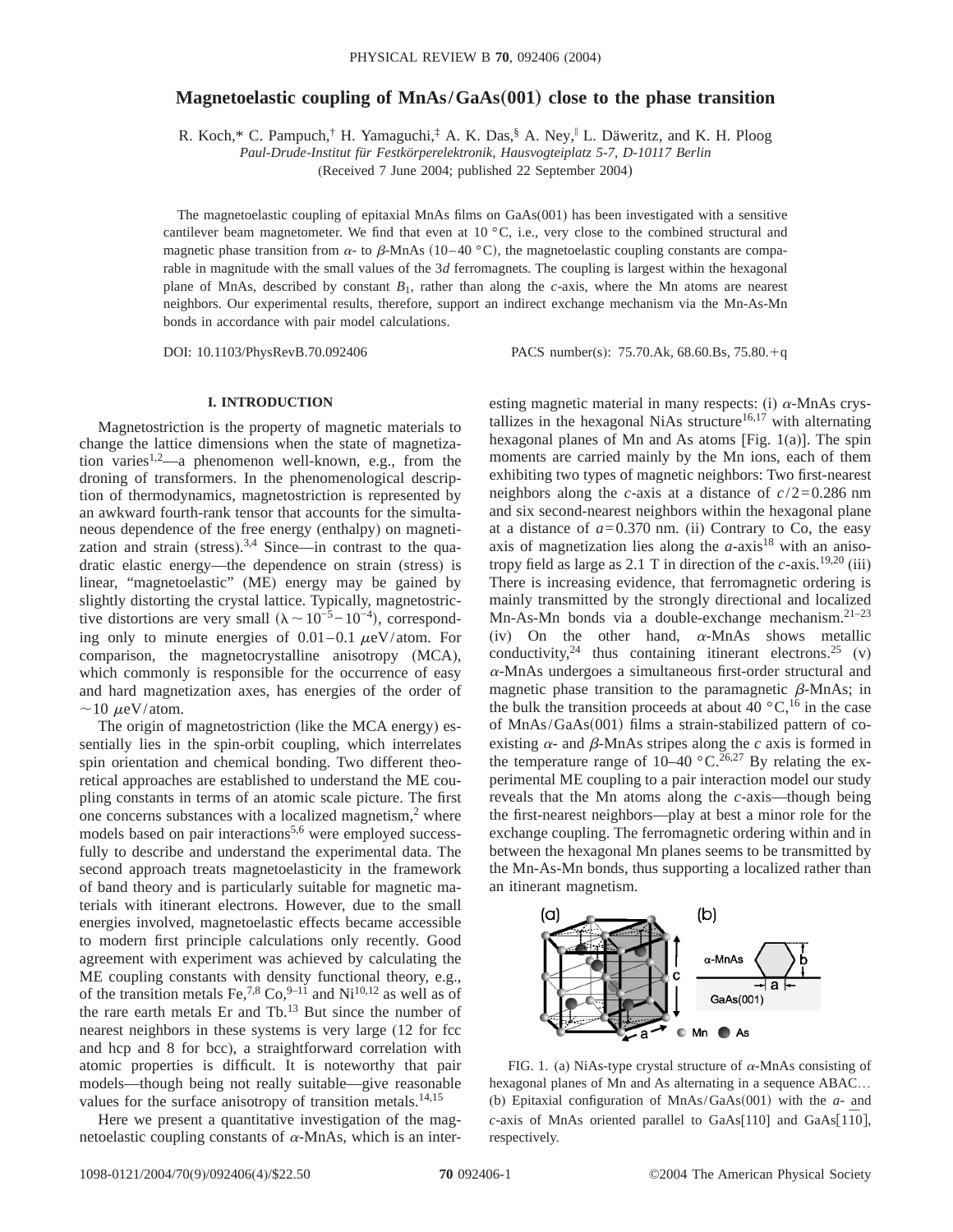### **II. DESIGN OF EXPERIMENT**

The complete set of ME coupling constants  $B_1$ ,  $B_2$ ,  $B_3$ , and *B*4, presented here, was determined by means of 60 nm-thick, high-quality single-crystalline  $\alpha$ -MnAs films on GaAs(001). The MnAs films were prepared by molecular beam epitaxy on commercial,  $100 \mu m$  thick, epiready GaAs(001) wafers as described in detail elsewhere.<sup>28,29</sup> Under the chosen conditions, MnAs grows predominantly  $(95\%)$  in its A-orientation with MnAs $(\overline{1}100)$  plane parallel to the substrate surface and MnAs[0001]||GaAs[1 $\overline{10}$ ].<sup>30</sup> The film contains only small amounts of MnAs in the B-orientation (rotated by  $90^\circ$  in-plane)<sup>30</sup> as well as a tiny fraction with an out-of-plane magnetization.<sup>31</sup> The magnetic measurements were performed with a sensitive cantilever beam magnetometer (CBM).<sup>32</sup> As cantilever beam substrates we cut  $25 \times 5$  mm<sup>2</sup> sized samples with GaAs[110], GaAs<sup>[110]</sup> or GaAs<sup>[100]</sup> directed along the length (see below), and the film covering an area of  $11 \times 5$  mm<sup>2</sup>. The presented experimental data have been determined at  $10^{\circ}$ C, i.e., in the pure  $\alpha$ -phase very close to the phase transition temperature;<sup>23</sup> identical results are obtained at  $0^{\circ}$ C.

For the evaluation of our experimental data we derived the general equations of the elastic energy  $F_{el}$  and the ME energy  $F_{\text{mel}}$  of hexagonal materials by Legendre transformation of the respective expression for the free enthalphy given by Mason $4$  and obtain

$$
F_{\rm el} = \frac{1}{2}c_{11}(\epsilon_1^2 + \epsilon_2^2) + c_{12}\epsilon_1\epsilon_2 + c_{13}\epsilon_3(\epsilon_1 + \epsilon_2) + \frac{1}{2}c_{33}\epsilon_3^2 + \frac{1}{2}c_{44}(\epsilon_4^2 + \epsilon_5^2) + \frac{1}{4}(c_{11} - c_{12})\epsilon_6^2,
$$
 (1)

$$
F_{\text{mel}} = B_1 \left[ \alpha_1^2 \epsilon_1 + \alpha_2^2 \epsilon_2 + \alpha_1 \alpha_2 \epsilon_6 \right] - B_2 \alpha_3^2 \epsilon_3 - B_3 \alpha_3^2 (\epsilon_1 + \epsilon_2) + B_4(\alpha_2 \alpha_3 \epsilon_4 + \alpha_1 \alpha_3 \epsilon_5).
$$
 (2)

Here the  $\epsilon_i$  represent the strain in Voigt's notation, the  $\alpha_i$  are the direction cosines of magnetization with respect to the hexagonal lattice,  $c_{ij}$  and  $B_i$  denote the elastic constants and the ME coupling constants, respectively. Subtracting the energy of the demagnetized state of MnAs, i.e.,  $\alpha_1 = 1$ ,  $\alpha_2$  $=\alpha_3=0$ , yields

$$
F_{\text{mel}} = B_1[(\alpha_1^2 - 1)\epsilon_1 + \alpha_2^2 \epsilon_2 + \alpha_1 \alpha_2 \epsilon_6]
$$
  

$$
-B_2 \alpha_3^2 \epsilon_3 - B_3 \alpha_3^2 (\epsilon_1 + \epsilon_2) + B_4(\alpha_2 \alpha_3 \epsilon_4 + \alpha_1 \alpha_3 \epsilon_5).
$$
  
(3)

Note that Eq. (3) differs from the free energy of  $Co<sup>14,33</sup>$  due to the different demagnetized state, since the easy magnetization direction of the MnAs film lies along the *a*-axis and not the *c*-axis. The obtained negative signs are introduced for consistency with Co and essentially yield the same relation between the ME coupling constants  $(B_1, B_2, B_3, B_4)$  and the magnetostrictive constants  $(\lambda_A, \lambda_B, \lambda_C, \lambda_D)$ .<sup>34</sup> However, the term  $B_1\alpha_1\alpha_2\epsilon_6$  in Eq. (3) differs by a factor of 2 from respective term of  $Co<sub>33</sub>$  probably due to an error upon interconverting tensor and Voigt notations.<sup>14,33</sup>

For measuring  $B_1$  and  $B_3$  the MnAs[1120] direction (*a*-axis in the film plane) was chosen to be parallel to the length of the cantilever beam. In that geometry the difference

TABLE I. Experimental magnetostrictive stress at 10 °C, corresponding ME coupling and magnetostrictive constants of MnAs, as well as the resulting parameters of the pair model.

| $\Delta \sigma_i^j$<br>$(MJ/m^3)$             |        | $B_i$<br>(MJ/m <sup>3</sup> ) |                        | $\lambda_i$<br>$(10^{-6})^a$ |        | Pair-model<br>$(MJ/m^3)$ |        |
|-----------------------------------------------|--------|-------------------------------|------------------------|------------------------------|--------|--------------------------|--------|
| $\sigma_1^b - \sigma_1^a$                     | $+8.2$ |                               | $B_1$ -6.6 $\lambda_A$ |                              | $+182$ | S <sub>1</sub>           | $-0.9$ |
| $\sigma_1^c - \sigma_1^a$                     | $+8.1$ | $B_2$                         | $+0.4 \lambda_R$       |                              | $+3$   | $r_1t_1$                 | $-7.1$ |
| $\sigma_3^c - \sigma_3^a$                     | $-1.0$ |                               | $B_3 \t -2.0$          | $\lambda_c$                  | $-25$  | $S_{2}$                  | $+2.6$ |
| $\sigma_{45\circ}^{l} - \sigma_{45\circ}^{a}$ | $+3.0$ |                               | $B_4$ +1.3 $\lambda_D$ |                              | $+30$  | $r_2t_2$                 | $-0.4$ |

a Elastic constants taken from Ref. 35.

in magnetostrictive stress upon saturating the magnetization along the *b*-axis (i.e., perpendicular the film, denoted by  $\sigma_1^b$ ) and along the *a*-axis in the film plane  $(\sigma_1^a)$  yields  $B_1$ , i.e.,  $\sigma_1^b - \sigma_1^a = -B_1(1 + c_{12}/c_{11})$ . Saturating the magnetization along the *c*-axis gives  $\sigma_1^c - \sigma_1^a = -B_1 - B_3(1 - c_{12}/c_{11})$ . For measurement of  $B_2$  the stress is measured along MnAs $[0001]$ , i.e., the *c*-axis parallel to the length of the cantilever beam, with  $\sigma_3^c - \sigma_3^a = -B_2 + (c_{13}/c_{11})B_3$ . We remark that for both geometries a  $\langle 100 \rangle$  direction of the GaAs(001) substrate is parallel to the length of the cantilever beam. Since the respective Poisson ratio  $\nu \approx 0$ , the involved Poisson stress is negligible. In order to determine  $B_4$  the GaAs(001) substrate was cut along the [100] direction, i.e., *a*- and *c*-axes of MnAs azimuthally rotated by 45° compared to the preceeding cases. Magnetizing the MnAs film along the cantilever beam axis (denoted by *l*) yields  $\sigma_{45\degree}^l - \sigma_{45\degree}^a = -\{B_1 + B_2 + [1 - (c_{12})\}$ +c<sub>13</sub> $/c_{11}B_3$  $/4-[(\nu+1)/(\nu-1)]B_4$  from which  $B_4$  is obtained.

#### **III. EXPERIMENTAL RESULTS**

The experimental stress measured by CBM as well as the obtained ME coupling constants of MnAs are listed in Table I. We also include the corresponding magnetostrictive constants which are calculated from the experimental  $B_i$  values and using the elastic constants of Ref. 35. From the sets of constants we conclude that the ME coupling in  $\alpha$ -MnAs, even very close to the combined structural and magnetic phase transition, is not extraordinarily high. In fact, the magnitude of the *Bi* is of the same order as the small values of the transition metals Fe, Co, and Ni. The ME coupling is largest within the hexagonal plane of MnAs, which is described by the constant  $B_1$ , and not along the *c*-axis, where the Mn atoms are nearest neighbors.  $B_1$  is negative, implying that ME energy is gained upon expansion as well as shearing of the hexagonal plane. Obviously, from a ME point of view an even larger unit cell is favored. Straining along as well as shearing with respect to the *c*-axis, on the other hand, have less influence.

### **IV. PAIR INTERACTION CALCULATIONS**

In order to gain deeper insight into the magnetic properties of MnAs from its ME coupling behavior, we approximate the exchange interaction by a pair model introduced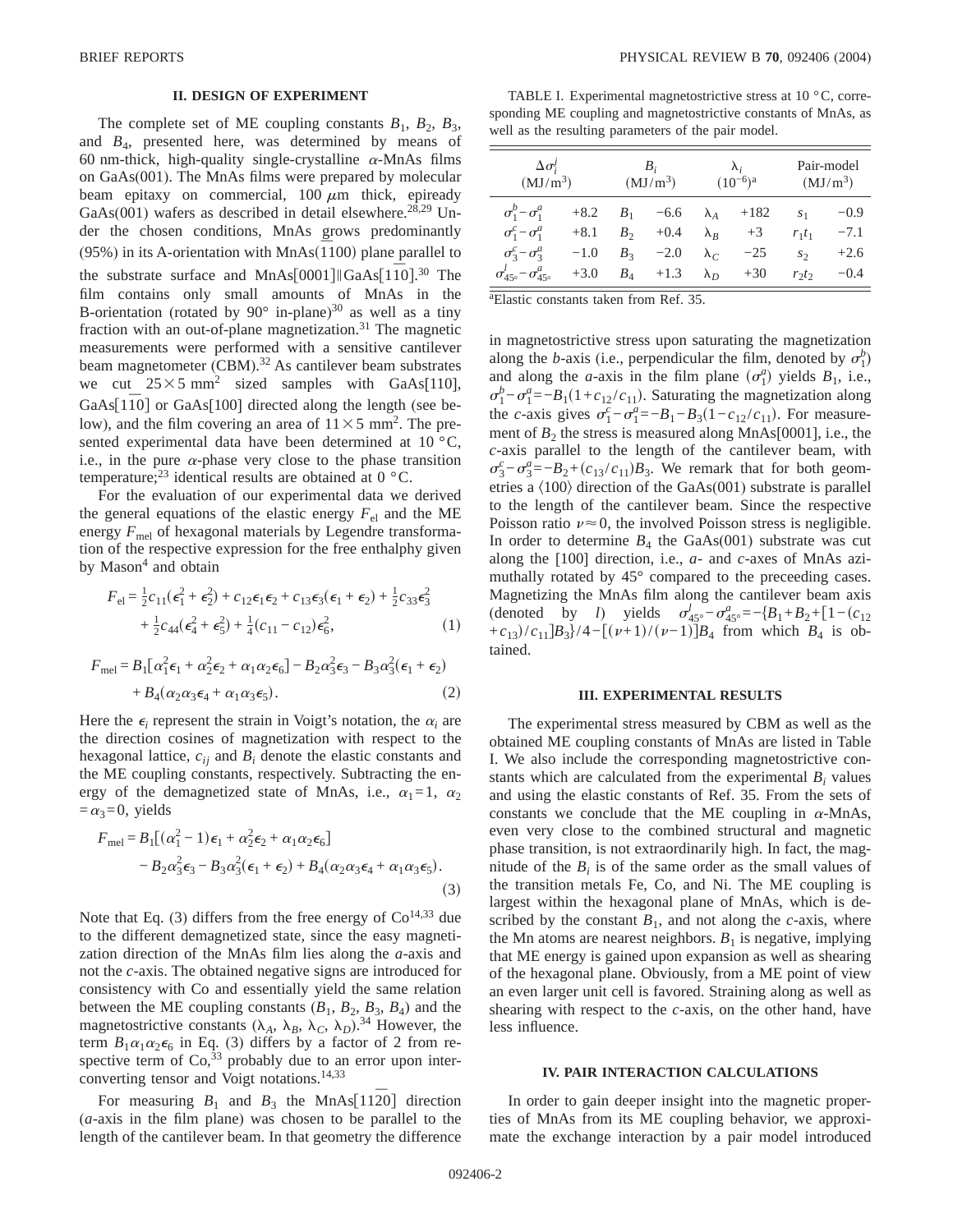originally by Néel.<sup>37</sup> In this model (see also Ref. 14) the magnetocrystalline energy is assumed to be the sum of twobody terms  $w_{ij}$  that can be expanded in Legendre polynomials  $(P_i)$ 

$$
w_{ij}(r_{ij\phi}) = f_2(r_{ij})P_2(\cos \phi) + f_4(r_{ij})P_4(\cos \phi) + \dots
$$
  
\n
$$
\approx f_2(r_{ij})(\cos^2 \phi - \frac{1}{3}), \qquad (4)
$$

 $\phi$  denotes the angle between the magnetization vector and the bond axis of atoms *i* and *j*, the  $f_n(r_{ij})$  are functions of the respective interatomic distance *rij*. For simplicity higher terms than  $P_2$  are neglected.  $f_2$  is developed in powers of  $\delta r_{ij}$ , which is the deviation of  $r_{ij}$  from the equilibrium value. First order magnetostriction is obtained by taking  $f_2 \approx s_i$  $+t_i\delta r_{ij}$ . Then the energy  $w_i$  of atom *i* is given by

$$
w_i = \frac{1}{2} \sum_j \left[ t_j \delta r_{ij} \left( \cos^2 \phi - \frac{1}{3} \right) + s_j \delta (\cos^2 \phi) \right].
$$
 (5)

The summation is performed over the nearest neighbors of atom *i*. For MnAs we consider two different types of neighbors, namely the six neighboring Mn atoms within the hexagonal plane (type 1,  $r_1 = 0.37$  nm) and the two nearest neighbor Mn atoms along the *c*-axis (type 2,  $r_2$ =0.286 nm). Note that  $t_j \delta r_{ij}$  can be expressed as a function of the strain components  $(t_jr_{ij}\epsilon_{mn})$ , i.e.,  $t_jr_{ij}$  being the parameter which accounts for the magnetostrictive straining in the pair-model. In order to relate the parameters  $s_i$  and  $t_j$  to the ME coupling constants  $B_i$  of Eq. (3) we followed the derivation discussed in detail in Ref. 14 and obtain for our system:

$$
s_1 = \frac{1}{3}(B_1 - 2B_3),
$$
  
\n
$$
r_1t_1 = \frac{2}{3}(B_1 + 2B_3),
$$
  
\n
$$
s_2 = \frac{1}{2}(-B_1 + 2B_3 + 2B_4),
$$
  
\n
$$
r_2t_2 = -B_2.
$$
\n(6)

The values of  $s_i$  and  $r_i t_i$  presented in the last column of Table I were calculated with the four experimental ME coupling constants of MnAs also given in Table I. It is notable that the pair model clearly distinguishes between the two types of Mn neighbors. The distance gradient of the pair energy is larger by a factor of almost 20 for Mn pairs in the hexagonal plane  $(r_1t_1)$  than along the *c*-axis  $(r_2t_2)$ . Since the lattice spacing in the hexagonal plane definitely is too large for a direct exchange interaction—as confirmed by recent density functional theory calculations<sup>38</sup>—the pair model calculations support an indirect exchange mechanism. The ME coupling of MnAs, therefore, underlines the importance of the hexagonal plane for ferromagnetism in MnAs and further corroborates a double exchange mechanism transmitted by the As atoms located between the hexagonal Mn planes as indicated by previous studies.<sup>21-23</sup> As shown in Ref. 14 the pair model provides also an estimate for the MCA energy. With the data of Table I a value of  $3.9 \text{ MJ/m}^3$  $(0.83 \text{ meV/Mn})$  is obtained, which is in reasonable agreement with the experimental value of  $0.7 \text{ MJ/m}^3$  $(0.15 \text{ meV/Mn})$  determined recently by ferromagnetic resonance,<sup>39</sup> particularly when considering the simplified model assumptions. The accuracy is of the same order as found for  $Co.$ <sup>14</sup>

### **V. SUMMARIZING DISCUSSION**

We investigated the ME coupling of  $MnAs/GaAs(001)$ with our sensitive CBM. For evaluation of the experimental data, we derived the appropriate equation of the ME free energy for MnAs as well as the respective relations between magnetostrictive stress and the ME coupling constants. We found that even very close to the phase transition temperature the ME coupling constants of MnAs are comparable in magnitude with that of the 3*d* ferromagnets. Giant length changes as described in Ref. 36 are only observed in the phase coexistence region of  $\alpha$ - and  $\beta$ -MnAs, but not in the pure  $\alpha$ -phase. The obtained constants  $B_1 - B_4$  actually are also valid for bulk MnAs, since interface effects can be neglected in 60 nm thick films. Furthermore, second-order ME coupling8,11,12,40,41 plays a minor role, since the MnAs/GaAs(001) films are nearly strain relieved at the growth temperature;  $42$  in a recent study we estimated a only small residual stress of about 0.15 GPa in the  $\alpha$ -phase at  $10^{\circ}$ C.<sup>43</sup> Our measurements show that the ME coupling of MnAs is largest within the hexagonal planes and not along the perpendicular *c*-axis, where the Mn atoms are nearest neighbors. Pair model calculations reveal a distance dependence of the pair energy that is larger by a factor of  $\sim$ 20 for the Mn pairs in the hexagonal planes, thus supporting an indirect exchange mechanism. All in all, our study of MnAs with two different types of Mn neighbors represents an illustrative example for understanding the ME coupling in terms of an atomistic picture.

### **ACKNOWLEDGMENTS**

The work was supported by the Deutsche Forschungsgemeinschaft (Sfb 290) and the NEDO International Joint Research Program "Nanoelasticity."

<sup>\*</sup>Electronic address: koch@pdi-berlin.de

<sup>†</sup> New address: Specs GmbH, Voltastraße 5, 13355 Berlin.

<sup>‡</sup>Permanent address: NTT Basic Research Laboratories, 3-1 Morinosato Wakamiya, Atsugi-shi, Kanagawa 243-0198, Japan.

<sup>§</sup> Permanent address: Department of Physics, Indian Institute of Technology, Kharagpur-721302, India.

i Present address: Solid State and Photonics Laboratory, Standford University, Stanford, California 94305, USA.